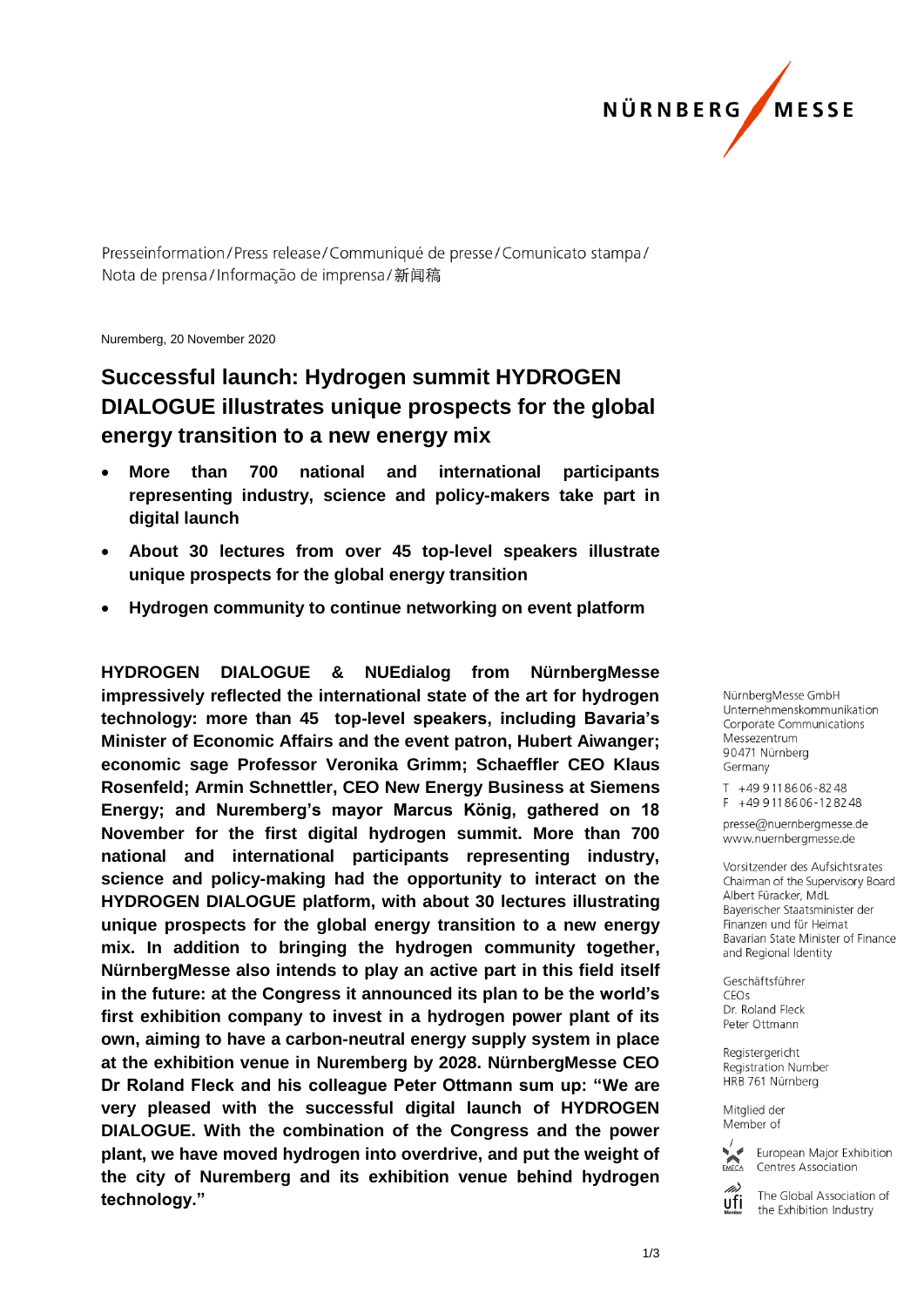

Participants at the hydrogen summit, which was fully digital on account of the coronavirus pandemic, were also full of praise: "This event displayed a remarkable level of professionalism," comments Schaeffler CEO Rosenfeld. The industry summit is a way of bringing "all the key players together on an equal footing." Rosenfeld continues: "The world seems to be united in an unprecedented hydrogen euphoria, and we need to work together to harness this dynamism, this absolutely historic societal consensus in favour of sustainability, so we can finally make the breakthrough to obtain and store energy from hydrogen."

Economic sage Professor Veronika Grimm, board member of the Center Hydrogen.Bavaria (H2B), was also clearly enthusiastic about the event, which highlighted both the optimistic mood and the importance of the industry: "For its digital launch, Hydrogen Dialogue brought together an incredible number of hydrogen players representing industry, science, and policy-making. The next step is to put all the policy initiatives into practice!"

Manager Exhibitions Jasmin Rutka is also happy with the success of the launch: "Our digital HYDROGEN DIALOGUE was extremely well received by our exhibitors and participants. That's why we want to continue gathering and networking the hydrogen community on our platform on a lasting basis. We are grateful to the School of Economic and Social Sciences of Friedrich-Alexander University Erlangen-Nuremberg as the joint organizer, and also H2.B, our Advisory Board members and all our customers and partners, without whom this event would not have been as successful. We're already looking forward to our next gathering!"

## **About NürnbergMesse Group**

NürnbergMesse Group is one of the 15 largest trade fair companies in the world. It comprises NürnbergMesse GmbH and its 15 subsidiaries and affiliates. The company employs more than 1,000 people at ten locations in Germany, Brazil, China, India, Italy, Greece, Austria and the USA. NürnbergMesse Group also has a network of international representatives operating in more than 100 countries. Its portfolio includes around 120 German and international trade fairs and congresses. Every year, up to 35,000 exhibitors (international contingent: 44%) and up to 1.5 million visitors (26% from outside Germany) take part in the Group's own, partner and guest events.

## **Contact for press and media**

Dr. Ulf Santier T +49 9 11 86 06-80 28

M +49 170 56 58 228